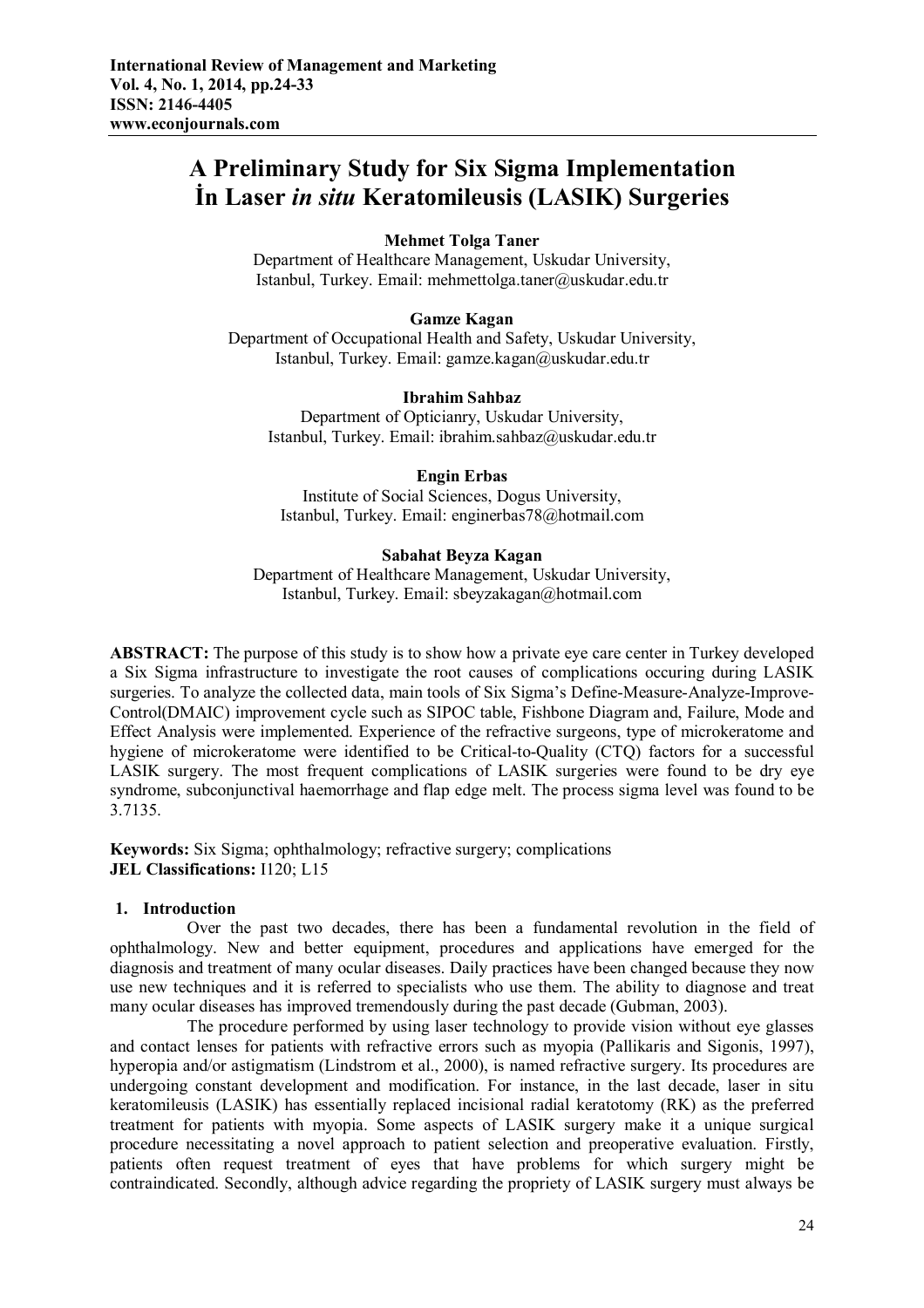individualized to each patient (age > 19)'s risk-benefit ratio. LASIK surgery is contraindicated for patients with systematic immunologic disorders, systematic collagen vascular diseases, psoriasis, diabetes mellitus, keratoconus, active corneal or ocular disease or those who are pregnant or lactating, and those who have large pupil size or thin corneas or too steep corneas or too flat corneas or deep-set eyes should be avoided due to possible severe corneal postoperative complications and wound healing problems.

According to a survey by Miller et al. (2001), patients who have had LASIK for the correction of myopia, 85% were at least very pleased with their refractive outcome and 97% said they would decide to have the procedure performed again. Factors that were found to be correlated well with patient satisfaction were postoperative improvements in uncorrected visual acuity and decreased cylindrical correction. Dissatisfaction was associated with postoperative dry eye.

In a study by Bailey et al. (2003), factors such as increasing age, flatter preoperative minimum corneal curvature, and surgical enhancement were found to be associated with decreased satisfaction and night vision symptoms after LASIK.

Solomon et al. (2009) reported that an average 95.4% of patients were satisfied with their outcome after LASIK surgery. With 16.3 million procedures performed in the world, and more than a decade of clinical studies and technological innovation, LASIK surgery is considered among the most successful refractive procedures. LASIK surgery compares more favorably with other procedures in terms of generally higher satisfaction rates.

Uncorrected refractive error accounts for half of the burden of avoidable vision impairment and a third of the global burden of avoidable blindness worldwide (Dondana and Dondana, 2006). One hundred and fifty-three million people have visual impairments, or are blind due to uncorrected refractive error and the majority live in low income countries (Dondana and Dondana, 2006). Undercorrected refractive error accounts for almost seventy-five % of all impaired vision in high income populations, affecting quality of life (Dondana and Dondana, 2006).

LASIK has great potential for complications. Some of these complications can be very serious; others may be inconsequential and easily avoidable (Schallhorn et al., 2006; Melki and Azar, 2001).Complications need to be diagnosed and treated early to optimize postoperative outcome. A list of common LASIK complications is given on Table 1.

Six Sigma as a quality management system can improve the treatment of ocular diseases (Taner et al., 2013). In this study, a Six Sigma infrastructure in a Turkish private eye center to improve the LASIK surgery process will be developed. In addition, sigma level of each type of complication will be calculated and reported.

## **2. Six Sigma Methodology and LASIK Surgery**

Six Sigma, originally initiated by Motorola, Honeywell and General Electric (Mehrjerdi, 2011), is a powerful performance improvement tool that is changing the face of modern healthcare delivery today (Taner et al., 2007). Although it was initially introduced in manufacturing processes, it is being implemented in diagnostic imaging processes (Taner et al., 2012), emergency room (Miller et al., 2003), paramedic backup (Taner and Sezen, 2009), laboratory (Nevalainen et al., 2000), cataract surgery (Taner et al., 2013), radiology (Cherry and Seshadri, 2000), surgical site infections (Pexton and Young, 2004) and stent insertion (Taner et al., 2013) as a cost-effective way to improve quality, performance and productivity. This study is the first Six Sigma research in the literature.

As a method to eliminate variation, waste, errors and inefficiencies, Six Sigma uses a structured methodology called DMAIC to find the main causes behind problems and to reach near perfect processes. DMAIC is especially useful to analyze and modify complicated time-sensitive healthcare processes involving multiple specialists and treatment areas by identifying and removing root causes of defects (errors) and thus minimizing healthcare process variability (Buck, 2001; Taner et al., 2007).

The DMAIC is a five-step improvement cycle that aims to continuously reduce errors:

- 1. Define the problems of the process, clarify its scope and define its goals;
- 2. Measure the current performance of the process, gather and compare data, refine its problems/goals;
- 3. Analyze the process by identifying sources and root-causes of errors;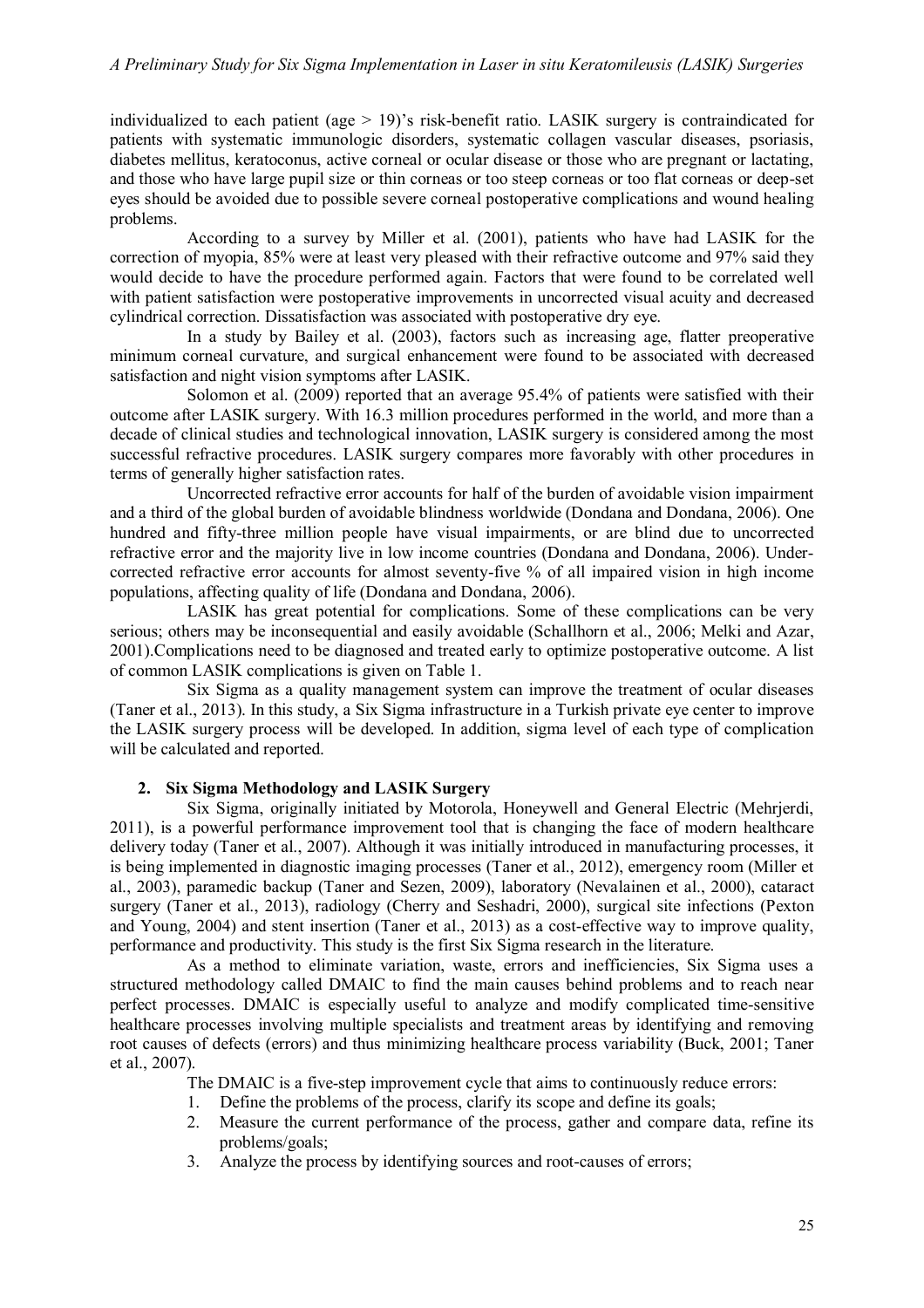- 4. Improve the process by conducting trials to eliminate root causes, measuring results, standardizing solutions and implementing the improved processes by designing creative solutions to fix and prevent problems;
- 5. Control the new process by institutionalizing improvements and implementing mechanisms for ongoing monitoring in place (Park and Antony, 2008).

| Preoperative               | Microkeratome-Related     | Intraoperative             | <b>Vitreoretinal</b>         |
|----------------------------|---------------------------|----------------------------|------------------------------|
| Complications*             | Complications**           | Complications*****         | Complications***             |
| Anaesthesia,               | Incomplete Cut, Irregular | Suction-Related            | Retinal Breaks,              |
| Conjunctiva,               | Cut,                      | Problems,                  | Rhegmatogenous Retinal       |
| Lashes,                    | Free Flap,                | Buttonhole,                | Detachment.                  |
| Drape,                     | Perforated Lenticule,     | Flap Dislocation,          |                              |
| Speculum.                  | Buttonhole,               | Intraocular Penetration,   |                              |
|                            | Corneal Perforation       | Complete Cut (Free flap,   |                              |
|                            | Inadequate Suction,       | decentered flap,           |                              |
|                            | Inadequate Exposure,      | superficial/too            |                              |
|                            | Corneal Epithelial        | thin/irregular flap),      |                              |
|                            | Defect,                   | Incomplete Cut (Under      |                              |
|                            | Wound Dehiscence,         | half, over $\frac{3}{4}$ ) |                              |
|                            | Corneal Bleed,            |                            |                              |
|                            | Thin Flaps,               |                            |                              |
|                            | Decentered Flaps,         |                            |                              |
|                            | Edematous Flaps.          |                            |                              |
| <b>Early Postoperative</b> | Postoperative             | <b>Late Postoperative</b>  | <b>Photoablation-Related</b> |
| Complications****          | Complications*            | Complications****          | Complications**              |
| Overcorrection,            | Decentred Flap,           | Induced or Iatrogenic      | Decentration,                |
| Undercorrection,           | Central Island.           | Keratectasia,              | Central Islands,             |
| Sliding or Dislodged       | Diffuse Lamellar          | Keratitis,                 | Wrinkles,                    |
| Flap,                      | Keratitis/Shifting Sands  | Night Vision Problems/     | Interface Debris,            |
| Loss of the Flap/Cap.      | of Sahara,                | Glare/Halos,               | Destruction of the Flap,     |
| Diffuse Lamellar           | Epithelial Ingrowth,      | Visual Aberrations,        | Uneven Ablation.             |
| Keratitis or the Shifting  | Infectious Keratitis,     | Irregular Astigmatism,     |                              |
| Sands of the Sahara,       | Flap Wrinkles or Striae,  | <b>Decreased Contrast</b>  |                              |
| Infectious Keratitis,      | Keratectasia.             | Sensitivity,               |                              |
| Epithelial Ingrowth,       |                           | Infection,                 |                              |
| Flap edge melt,            |                           | Dry Eye Syndrome,          |                              |
| Decentred Flap,            |                           | Epithelial Ingrowth,       |                              |
| Foreign Bodies,            |                           |                            |                              |
| Microstriae.               |                           |                            |                              |

\*Dayanir and Azar,2004

\*\*Farah and Azar, 2004; Tham and Maloney, 2000; Ghadhfan et al., 2007.

\*\*\*Haw and Manche, 2008; Arevalo et al., 2000.

\*\*\*\*Farah and Azar, 2004; Cummings and Lavery, 2001; Ambrioso and Wilson, 2001.

\*\*\*\*\*Dayanir and Azar, 2004;Cummings and Lavery, 2001; Ambrioso and Wilson, 2001; Nakano et al., 2004.

# **3. Application of Six Sigma's DMAIC to LASIK Surgery:**

The eye care center decides that Six Sigma is the best way to achieve their goals. A surgical team is assembled and trained in the methodology. Committed and consistent leadership to overcome the complications is assured by this team. The surgical team firstly generates a SIPOC (Supplier, Input, Process, Output and Customer) Table for LASIK surgery process (Table 2).

The surgical team defines the performance objective as patients with corrected refractive error after nearly perfect LASIK procedures; or as patients with "Emmetropia" after perfect LASIK procedure, i.e. no refractive error. They also define a complication as any unwanted outcome inhibiting the patient to be cured and stable. It compounds the illness and decreases the patient's quality of life or prolongs the planned hospital stay (Taner et al., 2013). To achieve the performance objective, the surgical team first determines the Critical-to-Quality (CTQ) factors by brainstorming.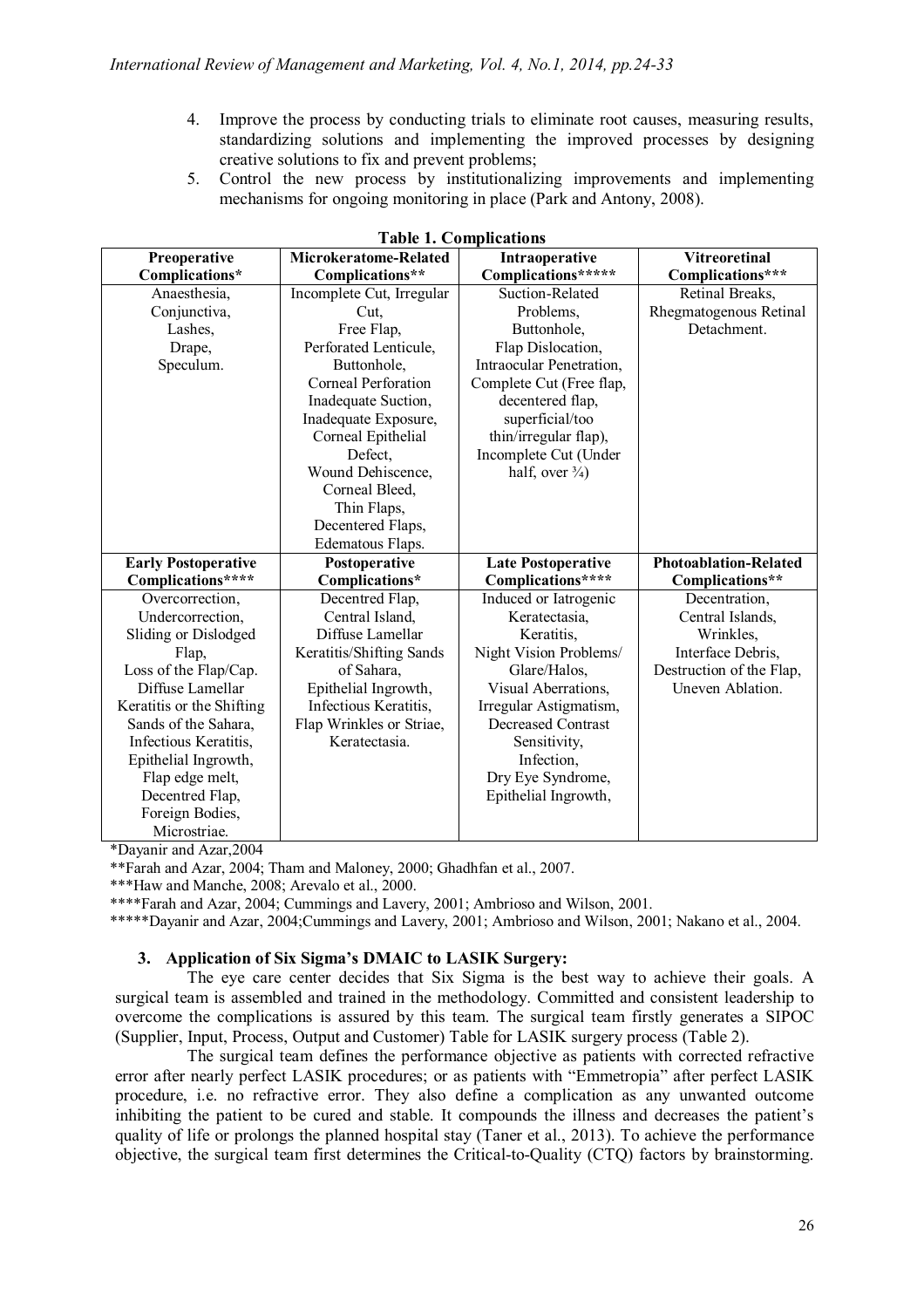The CTQ factors are those factors that may have an influence on the objective. These factors are presented in the fishbone diagram (Figure 1).

| Refractive               |               | Ocular examination (i.e. acuity<br>testing, refraction, computerized<br>videokeratography, wave front                                                                                                                                                                                                                |                               |         |
|--------------------------|---------------|----------------------------------------------------------------------------------------------------------------------------------------------------------------------------------------------------------------------------------------------------------------------------------------------------------------------|-------------------------------|---------|
| surgeon                  | Patient       | analysis if available, slit-lamp<br>examination, retinal evaluation,<br>eye dominance testing, and<br>evaluation for monovision when<br>appropriate,<br>measurement of pupil size,<br>Schirmer test)                                                                                                                 | Emmetropia                    | Patient |
| Biomedical<br>technician | Laser         | Biometric measurements,<br>Corneal topography.                                                                                                                                                                                                                                                                       | Corrected<br>refractive error |         |
| Nurse                    | Microkeratome | Evaluation by refractive surgeon                                                                                                                                                                                                                                                                                     |                               |         |
| Laser technician         |               | Verification of patient data<br>inserted in the computer,<br>Insertion of the blade into the<br>microkeratome head,<br>Draping,<br>Speculum,<br>Positioning of the patient,<br>Marking of cornea,<br>Placement of the suction ring,<br>The microkeratome cut,<br>Laser ablation,<br>Replacing the flap.<br>Discharge |                               |         |

**Figure 1. Fishbone Diagram**

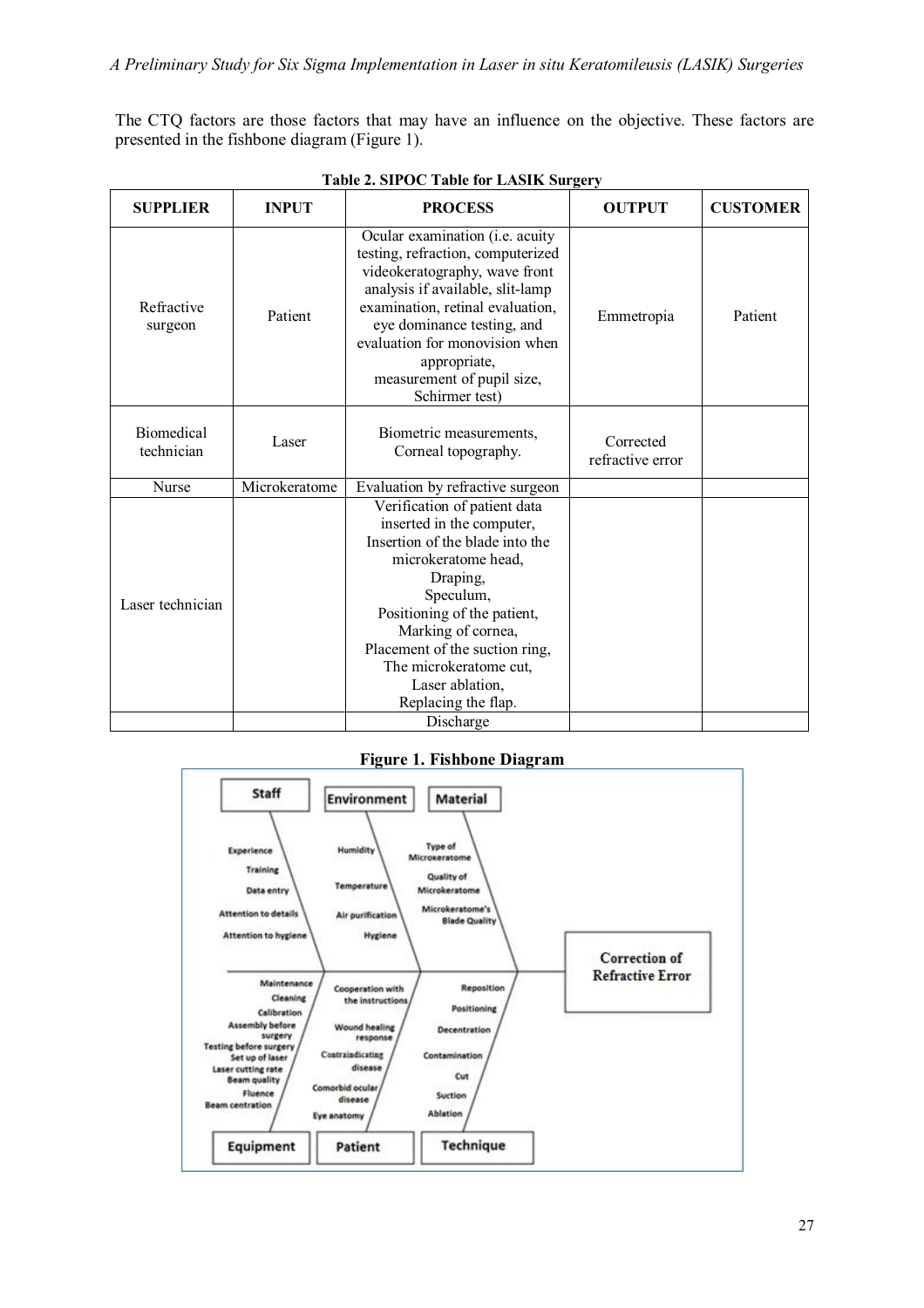# *International Review of Management and Marketing, Vol. 4, No.1, 2014, pp.24-33*

The surgical team determines the metrics to measure existing process. The metrics to be chosen for a Six Sigma study are:

- 1. Total number of LASIK performed in the eye care center,
- 2. Number of complications.

Data were collected for a period of 7-years. In this period, a total of 2357 LASIK surgeries were performed by a Schwind Carriazo-pendular microkeratome. Complications had been noted as they occurred. The surgical team identified twenty types of complications and classified them as how soon they had occurred, i.e. acute and/or sub-acute; and in which stage they had occurred, i.e. preoperatively, intra-operatively or post-operatively (Table 3). Sources (Table 4) and root-causes (Table 5) of these complications are tabulated by type.

The incidence of complications depends on multiple sources (variables). Measurement variables, surgeon variables, staff variables, patient variables, suction-ring variables, microkeratome variables and laser variables must all be evaluated when attempting to assess the root-cause of a complication (Table 4 and Table 5).

The surgical team analyzed the occurrence frequency of each complication (Table 5) and related them with the root-causes on Table 4. The analysis revealed that Type I, II and III were the four most frequently occurring complications in the LASIK surgeries (Table 5). Then, they classified these root-causes as "vital few factors" and "trivial many factors" according to how frequent they caused the complications. The "vital few" factors, i.e. the factors that had the most impact on the success of LASIK surgery were determined to be the experience of the refractive surgeons, type of the microkeratome and hygiene of the microkeratome. The other factors were "trivial many".

|            | Complication                                | Pre-      | Intra-                    | Post-                     | Acute       | Sub-Acute                 |
|------------|---------------------------------------------|-----------|---------------------------|---------------------------|-------------|---------------------------|
|            |                                             | Operative | Operative                 | Operative                 |             |                           |
| Type I     | Dry eye syndrome                            |           |                           | X                         | X           |                           |
| Type II    | Subconjunctival haemorrhage                 |           | X                         | $\boldsymbol{\mathrm{X}}$ | $\mathbf X$ |                           |
| Type III   | Flap edge melt                              |           |                           | X                         |             | X                         |
| Type IV    | Limbal haemorrhage                          |           | X                         |                           | X           |                           |
| Type V     | Epilethial ingrowth                         |           |                           | X                         |             | X                         |
| Type VI    | Thin flap                                   |           | X                         |                           | X           |                           |
| Type VII   | Undercorrection                             |           |                           | X                         | X           | $\mathbf X$               |
| Type VIII  | Overcorrection                              |           |                           | X                         | $\mathbf X$ | $\boldsymbol{\mathrm{X}}$ |
| Type IX    | Epithelial erosion                          |           | X                         | X                         | $\mathbf X$ |                           |
| Type $X$   | Decentered flap                             |           | X                         |                           | X           |                           |
| Type XI    | Incomplete flap                             |           | X                         |                           | X           |                           |
| Type XII   | Interface debris                            |           | X                         |                           | X           |                           |
| Type XIII  | Buttonhole                                  |           | X                         |                           | $\mathbf X$ |                           |
| Type XIV   | Wrong insertion of patient's biometric data | X         |                           |                           | $\mathbf X$ |                           |
| Type XV    | Shifting sands of the Sahara                |           |                           | X                         | X           | Χ                         |
| Type XVI   | Wrinkles                                    |           | X                         | $\mathbf X$               | $\mathbf X$ |                           |
| Type XVII  | Small flap                                  |           | X                         |                           | X           |                           |
| Type XVIII | Inadequate suction                          |           | X                         |                           | X           |                           |
| Type XIX   | Free flap                                   |           | $\boldsymbol{\mathrm{X}}$ |                           | $\mathbf X$ |                           |
| Type XX    | Sliding flap                                |           |                           | X                         | $\mathbf X$ |                           |

**Table 3. Complications Experienced (2006-2013)**

The surgery team calculated the current Defects per One Million Opportunities (DPMO) and sigma levels (See the Appendix) for each complication type (Table 6). The process sigma level, calculated as the arithmetic average of twenty complications, was found to be 3.7135.

The highest sigma levels were obtained for Type XVII, XVIII, XIX and XX. The lowest sigma level was found to be belong to Type I. Having sigma levels much lower than 4.00, the alerting complications for LASIK were Type I and II. These are the complications whose rates need to be significantly reduced.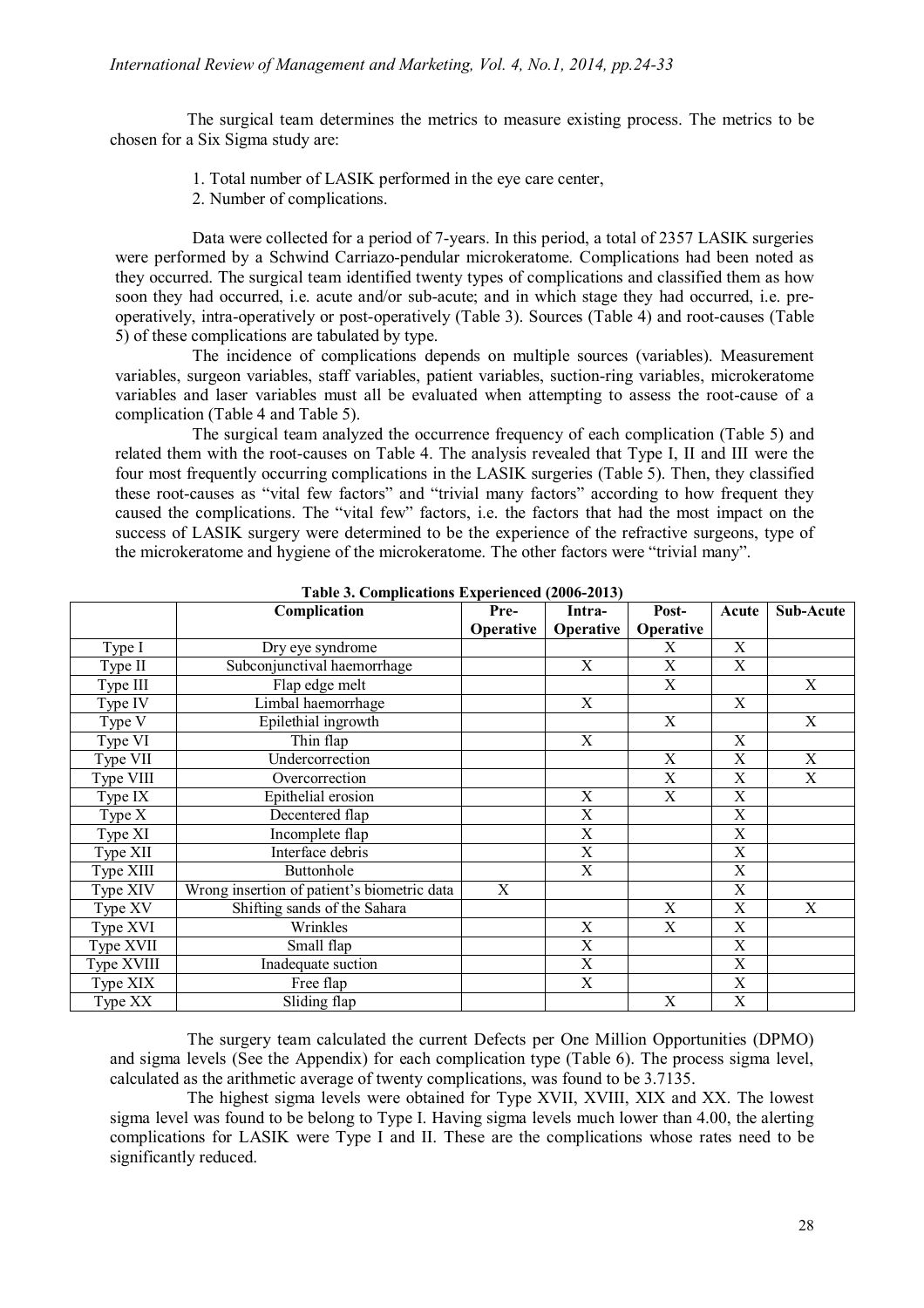|            | Measurement | <b>Surgeon</b>          | Nurse/Technician | <b>Patient</b> | Suction-<br>ring | Microkeratome  | Laser          |
|------------|-------------|-------------------------|------------------|----------------|------------------|----------------|----------------|
| Type I     |             |                         |                  |                |                  | $\mathbf X$    |                |
| Type II    |             |                         |                  |                | $\overline{X}$   |                |                |
| Type III   |             |                         |                  | $\mathbf X$    |                  |                |                |
| Type IV    |             |                         |                  |                | X                | $\mathbf X$    |                |
| Type V     |             | $\overline{X}$          |                  | $\mathbf X$    |                  |                |                |
| Type VI    |             | $\overline{\mathrm{X}}$ |                  | $\mathbf X$    |                  | $\overline{X}$ |                |
| Type VII   |             | X                       |                  | $\mathbf X$    |                  |                | $\mathbf X$    |
| Type VIII  |             | $\overline{X}$          |                  | $\overline{X}$ |                  |                | $\overline{X}$ |
| Type IX    |             | X                       |                  | $\mathbf X$    |                  | X              |                |
| Type $X$   |             | $\overline{\mathrm{X}}$ |                  |                |                  |                |                |
| Type XI    |             | $\mathbf X$             |                  | $\mathbf X$    |                  | X              |                |
| Type XII   |             | $\mathbf X$             |                  |                |                  |                |                |
| Type XIII  |             | $\overline{\mathrm{X}}$ |                  | $\mathbf X$    |                  | $\overline{X}$ |                |
| Type XIV   | X           | X                       | X                |                |                  |                |                |
| Type XV    |             |                         | $\overline{X}$   | $\mathbf X$    |                  |                |                |
| Type XVI   |             | $\mathbf X$             |                  | $\mathbf X$    |                  |                |                |
| Type XVII  |             | $\mathbf X$             |                  |                |                  | $\mathbf X$    |                |
| Type XVIII |             | $\overline{X}$          |                  | $\overline{X}$ | $\overline{X}$   |                |                |
| Type XIX   |             | $\mathbf X$             |                  | X              |                  | X              |                |
| Type XX    |             |                         |                  | $\mathbf X$    |                  |                |                |

**Table 4. Sources of Complications**

Risk assessment of the LASIK process was done by the failure mode and effect analysis (FMEA). Utilization of the FMEA involved break down the process into individual steps: potential failure modes (i.e. complications), severity score, probability score, hazard score, criticality and detection, so that the surgery team could look at key drivers in the process based on the past experience. Complication trends and their consequences over a 7-years period had been monitored and recorded.

|            | Maintenance<br><b>Of Micro-</b><br>keratome | <b>Experience of</b><br>Refractive<br><b>Surgeons</b> | <b>Type of</b><br>Micro-<br>keratome | <b>Cleaning of Patient's</b><br><b>Cornea by Refractive</b><br><b>Surgeon</b> | Patient's Eye<br>Anatomy |
|------------|---------------------------------------------|-------------------------------------------------------|--------------------------------------|-------------------------------------------------------------------------------|--------------------------|
| Type I     | n/a                                         | n/a                                                   | n/a                                  | n/a                                                                           | n/a                      |
| Type II    | n/a                                         | n/a                                                   | n/a                                  | n/a                                                                           | n/a                      |
| Type III   |                                             | X                                                     | X                                    |                                                                               |                          |
| Type IV    | n/a                                         | n/a                                                   | n/a                                  | n/a                                                                           | n/a                      |
| Type V     |                                             | $\overline{X}$                                        |                                      |                                                                               |                          |
| Type VI    |                                             | $\overline{\mathrm{X}}$                               | X                                    |                                                                               | $\mathbf X$              |
| TypeVII    |                                             | X                                                     |                                      |                                                                               |                          |
| Type VIII  |                                             | $\overline{\mathrm{X}}$                               |                                      |                                                                               |                          |
| Type IX    |                                             | $\overline{X}$                                        |                                      |                                                                               |                          |
| Type X     |                                             | $\boldsymbol{\mathrm{X}}$                             |                                      |                                                                               |                          |
| Type XI    | X                                           |                                                       | X                                    |                                                                               |                          |
| Type XII   |                                             |                                                       |                                      | X                                                                             |                          |
| Type XIII  | $\overline{X}$                              | $\overline{X}$                                        | X                                    |                                                                               |                          |
| Type XIV   |                                             | $\mathbf X$                                           |                                      |                                                                               |                          |
| Type XV    |                                             |                                                       |                                      |                                                                               |                          |
| Type XVI   |                                             | $\overline{X}$                                        |                                      |                                                                               |                          |
| Type XVII  |                                             |                                                       |                                      |                                                                               |                          |
| Type XVIII |                                             | $\overline{X}$                                        |                                      |                                                                               |                          |
| Type XIX   | n/a                                         | n/a                                                   | n/a                                  | n/a                                                                           | n/a                      |
| Type XX    |                                             |                                                       |                                      |                                                                               |                          |

**Table 5. Root-causes of Complications**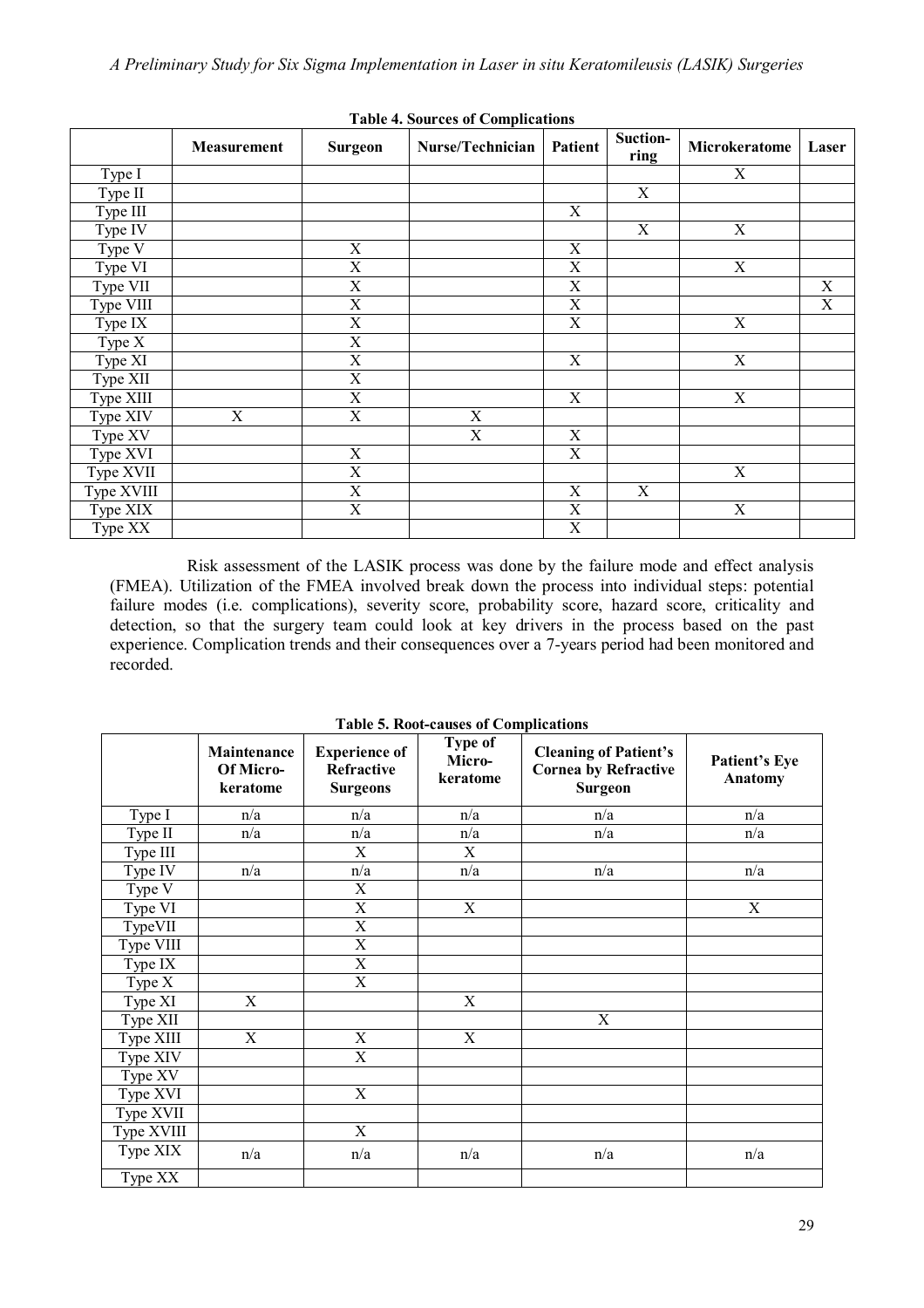|                      | Cooperative<br>Patient | <b>Hygiene</b> of<br>Micro-<br>keratome | Patient<br><b>Selection</b> | <b>Adequate Suction</b> | <b>Attention of laser</b><br>technician |
|----------------------|------------------------|-----------------------------------------|-----------------------------|-------------------------|-----------------------------------------|
| Type I               | n/a                    | n/a                                     | n/a                         | n/a                     | n/a                                     |
| Type II              | n/a                    | n/a                                     | n/a                         | n/a                     | n/a                                     |
| Type III             |                        |                                         |                             |                         |                                         |
| Type IV              | n/a                    | n/a                                     | n/a                         | n/a                     | n/a                                     |
| Type V               |                        |                                         |                             |                         |                                         |
| Type VI              |                        |                                         |                             |                         |                                         |
| Type VII             |                        |                                         |                             |                         |                                         |
| Type VIII            |                        |                                         |                             |                         |                                         |
| Type IX              |                        |                                         |                             |                         |                                         |
| Type $X$             |                        |                                         |                             |                         |                                         |
| Type XI              |                        | $\mathbf X$                             |                             |                         |                                         |
| Type XII             |                        |                                         |                             |                         |                                         |
| Type XIII            | X                      | $\mathbf X$                             |                             |                         |                                         |
| Type XIV             |                        |                                         |                             |                         |                                         |
| Type XV              |                        |                                         |                             |                         | $\mathbf X$                             |
| Type XVI             | X                      |                                         |                             |                         |                                         |
| Type XVII            |                        |                                         | X                           | X                       |                                         |
| Type XVIII           |                        |                                         |                             |                         |                                         |
| Type XIX             | n/a                    | n/a                                     | n/a                         | n/a                     | n/a                                     |
| Type $X\overline{X}$ | X                      |                                         |                             |                         |                                         |

#### **Table 6. Cumulative frequency, DPMO and Sigma Levels**

|                      | Count          | Frequency $(\% )$ | <b>DPMO</b> | <b>Sigma Level</b> |
|----------------------|----------------|-------------------|-------------|--------------------|
| Type I               | 2357           | 100.00            | 1000000     | $-6.26$            |
| Type II              | 1308           | 55.49             | 554943      | 1.36               |
| Type III             | 67             | 2.84              | 28426       | 3.40               |
| Type $\overline{IV}$ | 19             | 0.81              | 8061        | 3.91               |
| Type V               | 11             | 0.47              | 4667        | 4.10               |
| Type VI              | 11             | 0.47              | 4667        | 4.10               |
| Type VII             | 11             | 0.47              | 4667        | 4.10               |
| Type VIII            | 7              | 0.30              | 2970        | 4.25               |
| Type IX              | 6              | 0.25              | 2546        | 4.30               |
| Type $X$             | 6              | 0.25              | 2546        | 4.30               |
| Type XI              | 5              | 0.21              | 2121        | 4.36               |
| Type XII             | $\overline{4}$ | 0.17              | 1697        | 4.43               |
| Type XIII            | $\overline{2}$ | 0.08              | 849         | 4.64               |
| Type XIV             | $\overline{2}$ | 0.08              | 849         | 4.64               |
| Type XV              | $\overline{2}$ | 0.08              | 849         | 4.64               |
| Type XVI             | $\overline{2}$ | 0.08              | 849         | 4.64               |
| Type XVII            | 1              | 0.04              | 424         | 4.84               |
| Type XVIII           | $\mathbf{1}$   | 0.04              | 424         | 4.84               |
| Type XIX             | 1              | 0.04              | 424         | 4.84               |
| Type XX              |                | 0.04              | 424         | 4.84               |

Surgical team prioritized the complications according to how serious their consequences were (i.e. severity score), how frequently they occurred (probability score) and how easily they could be detected. Hazard analysis was employed in order to identify failure modes and their causes and effects. The surgery team determined the severity of each complication and assigned scores for them. The severity of each complication was scored from 1 to 4 (Table 7).

**Table 7. Severity Scores**

| THUIC I. DUITLY DEUITS |                    |                 |      |         |  |  |  |
|------------------------|--------------------|-----------------|------|---------|--|--|--|
| <b>Severity Score</b>  |                    |                 |      |         |  |  |  |
| <b>Severity of</b>     | Death or permanent | l'emporary harm | Bias | No harm |  |  |  |
| <b>Complication</b>    | าarm               |                 |      |         |  |  |  |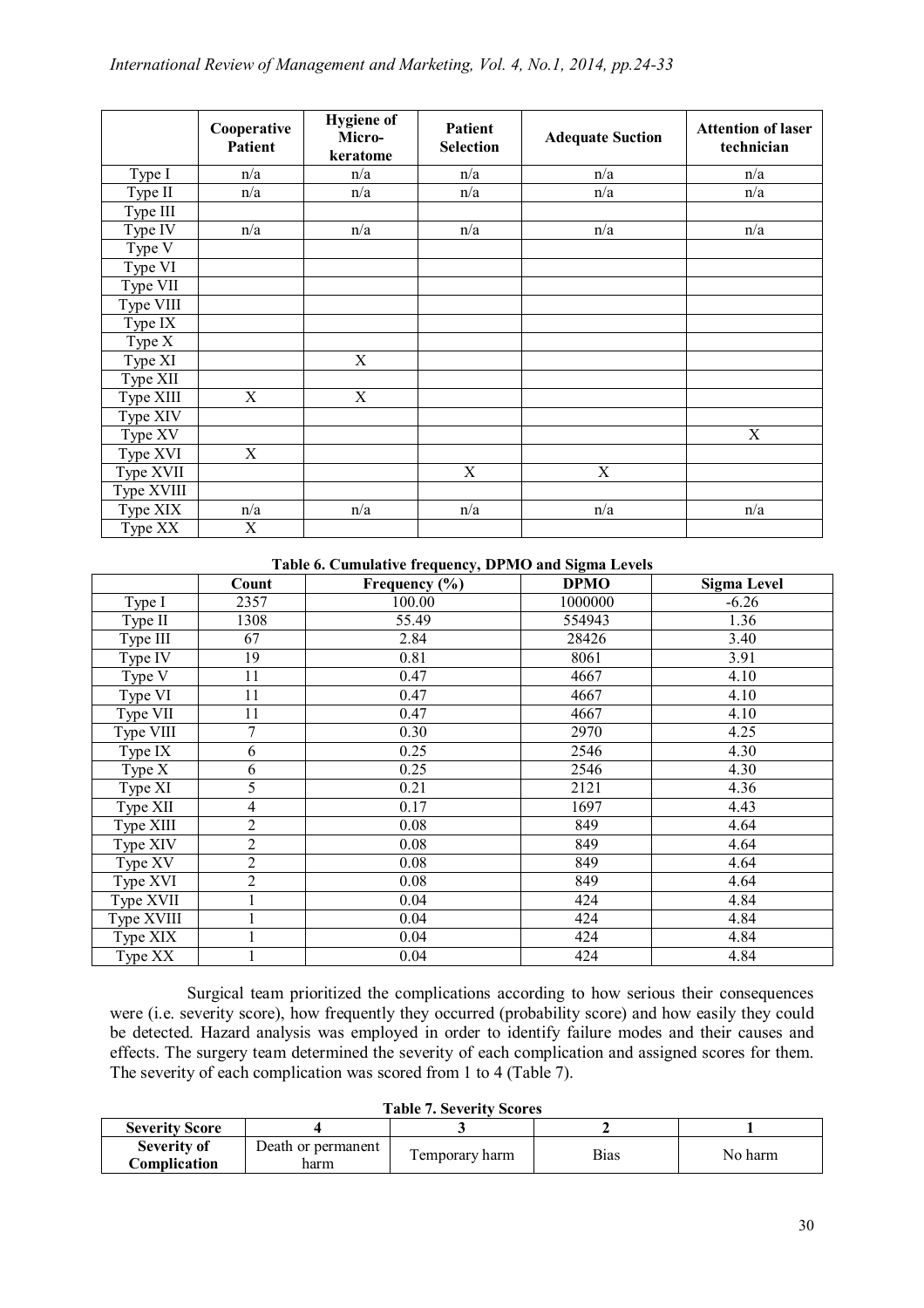**Table 8. FMEA Table**

| TADIC 0. FIVILA TADIC |                                       |                        |               |                |                               |  |  |
|-----------------------|---------------------------------------|------------------------|---------------|----------------|-------------------------------|--|--|
| Complication          |                                       | <b>Hazard Analysis</b> |               |                | <b>Decision Tree Analysis</b> |  |  |
| <b>Type</b>           | <b>Severity</b><br><b>Probability</b> |                        | <b>Hazard</b> |                |                               |  |  |
|                       | <b>Score</b>                          | <b>Score</b>           | <b>Score</b>  | Critical?      | Detectable?                   |  |  |
| Type I                | 2                                     | 1.0000                 | 2.0000        | No             | Yes                           |  |  |
| Type II               | $\mathbf{1}$                          | 0.5549                 | 0.5549        | N <sub>o</sub> | Yes                           |  |  |
| Type III              | 4                                     | 0.0284                 | 0.1936        | Yes            | Yes                           |  |  |
| Type IV               | 2                                     | 0.0081                 | 0.0162        | No             | Yes                           |  |  |
| Type $\overline{V}$   | 3                                     | 0.0047                 | 0.0141        | Yes            | Yes                           |  |  |
| Type VI               | 3                                     | 0.0047                 | 0.0141        | Yes            | Yes                           |  |  |
| Type VII              | $\overline{3}$                        | 0.0047                 | 0.0141        | Yes            | Yes                           |  |  |
| Type VIII             | 3                                     | 0.0030                 | 0.0090        | Yes            | Yes                           |  |  |
| Type IX               | $\overline{2}$                        | 0.0025                 | 0.0050        | No             | Yes                           |  |  |
| Type $X$              | $\overline{2}$                        | 0.0025                 | 0.0050        | Yes            | Yes                           |  |  |
| Type XI               | 4                                     | 0.0021                 | 0.0084        | Yes            | Yes                           |  |  |
| Type XII              | 1                                     | 0.0017                 | 0.0017        | No             | Yes                           |  |  |
| Type XIII             | 4                                     | 0.0008                 | 0.0032        | Yes            | Yes                           |  |  |
| Type XIV              | 4                                     | 0.0008                 | 0.0032        | Yes            | Yes                           |  |  |
| Type XV               | 3                                     | 0.0008                 | 0.0024        | Yes            | Yes                           |  |  |
| Type XVI              | 3                                     | 0.0008                 | 0.0024        | Yes            | Yes                           |  |  |
| Type XVII             | 3                                     | 0.0004                 | 0.0012        | No             | Yes                           |  |  |
| Type XVIII            | 4                                     | 0.0004                 | 0.0016        | Yes            | Yes                           |  |  |
| Type XIX              | $\overline{2}$                        | 0.0004                 | 0.0008        | No             | Yes                           |  |  |
| Type XX               | $\overline{4}$                        | 0.0004                 | 0.0016        | Yes            | Yes                           |  |  |

For each complication type, the hazard score was calculated by multiplying the severity score with the probability score. Consequently, an FMEA table was drawn (Table 8). Among the complications, Type I yielded the highest hazard score. Type V, VI and VII were equally hazardous complications. Likewise, the pairs of Type IX and X; Type XIII and XIV; Type XV and XVI; Type XVIII and XX yielded the same hazard score. According to FMEA, Type XIX was the least hazardous complication.

The surgery team developed preventive measures for each type of complication in order to bring the overall LASIK process under control. They implemented the following corrective action plan to reduce and/or eliminate complications. Firstly, they underlined that proper laser room environment was critical for the surgical success of LASIK. Surgical success requires proper cleaning, assembly and testing of the microkeratome and accurate calibration and setup of the laser. To ensure that each surgical team member is responsible for every aspect of the process, each member carries out multiple checks along the way. Appropriate humidity, temperature, and air purification must be present in the laser room at all times. The laser should be turned on and calibrated in accordance with the manufacturer's recommendations. The laser cutting rate, fluence and beam quality must meet acceptable operation standards. The microkeratome should be assembled and tested before use. The manufacturer's recommended laser setup should be followed, and laser calibration by fluence testing should be implemented as usual.

The surgical team suggested that complications related directly to the excimer laser were largely preventable if the laser was working properly and its beam centration, fluence and beam quality were evaluated critically prior to surgery. The excimer laser should be routinely calibrated and evaluated pertaining to its energy fluence and beam quality. In addition, the proper fluence can avoid overcorrections and undercorrections, and high beam quality can prevent an irregular ablation with associated irregular astigmatism and visual side effects.

The surgical team decided to counsel all patients before surgery to be co-operative with intraoperative/postoperative instructions of refractive surgeon. In addition, they suggested the refractive surgeons appropriately trained to gain more experience on the use of the microkeratome, adequate use of suction-ring, and proper cleaning of cornea to avoid contamination in the lamellar interface. They decided that the microkeratome must be periodically calibrated. Regular and proper maintenance to the mictokeratome should be provided. The use of appropriate type of microkeratome and a blade with higher quality is also planned.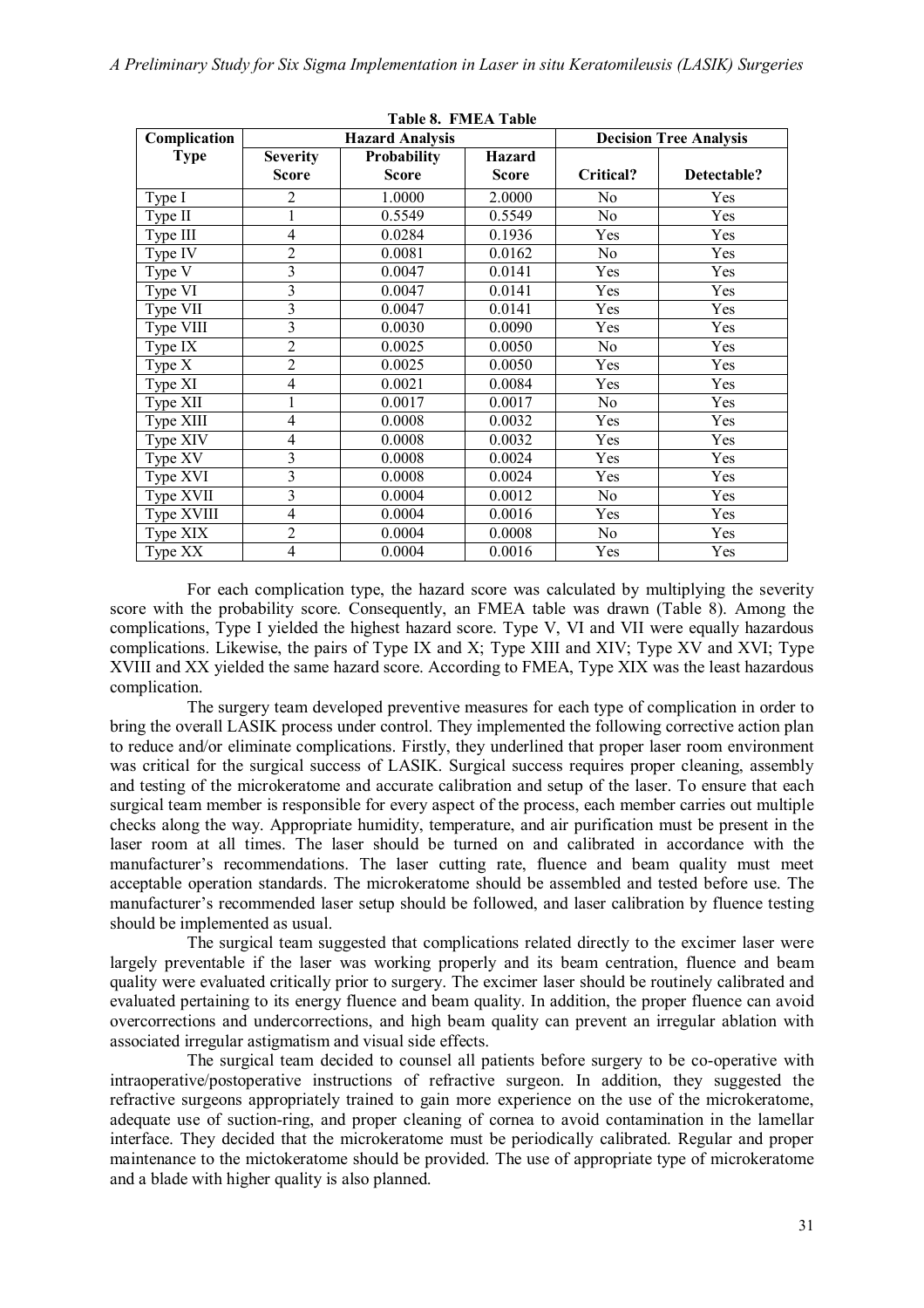## **4. Conclusions**

Although LASIK surgeries have gained acceptance and wider application, complications are still encountered in the eye care centers. There is still limited progress in understanding the basic mechanisms underlying the complications such as Type I, II, IV and IX.

As the number of choices grows for both patient and surgeon, it has become increasingly important for the refractive surgeon to have a solid understanding of the surgical methods that were available. The analysis showed that the majority of LASIK complications in the eye care centre had occurred intraoperatively. Postoperative complications were almost always related to events that had occurred during surgery. Many complications were related to the learning curve associated with microkeratome use. These complication rates can be reduced as the surgical team gains experience.

Although it is not possible to completely eliminate LASIK complications; identifying their sources, root-causes and careful attention to details can prevent the vast majority of them. Therefore, implementing Six Sigma for the prevention and management of these complications can significantly minimize their occurrence. If the DMAIC tools are employed, robust outcomes will be achievable.

#### **References**

- Ambrosio, R., Wilson, S.E. (2001), *Complications of Laser in situ Keratomileusis: Etiology, Prevention, and Treatment*, Journal of Refractive Surgery, 17(3), 350-379.
- American Academy of Ophthalmology (2008), *Is LASIK for me? A Patient's Guide to Refractive Surgery*, San Francisco: American Academy of Ophthalmology, October, 1-15.
- Arevalo, J.F., Ramirez, E., Suarez, E.,Morales-Stopello, J., Cortez, R., Ramirez, G., Antzoulatos, G., Tugues, J., Rodriguez, J., Fuenmayor-Rivera, D. (2000), *Incidence of Vitreoretinal Pathologic Conditions within 24 Mounths After Laser in situ Keratomileusis*, Ophthalmology, 107(2), 258-262.
- Bailey, M.D., Mitchell, G.L., Dhaliwal, D.K., Boxer Wachler, B.S., Zadnik, K. (2003), *Patient Satisfaction and Visual Symptoms After Laser in situ Keratomileusis*, Ophthalmology, 110(7), 1371-1378.
- Buck, C. (2001), *Application of Six Sigma to Reduce Medical Errors*, Annual Quality Congress Proceedings, April 11-15, Charlotte, 739-742.
- Cherry, J., Seshadri, S. (2000), *Six Sigma: Using Statistics to Reduce Process Variability and Costs in Radiology*, Radiology Management, November/December, 42-45.
- Cummings, A., Lavery, F. (2001), *Laser and Beyond Lasik: Wavefront Analysis and Customized Ablation*, Boyd, B.F., Agarwal, S., Agarwal, A., Agarwal, A. (eds.), Highlights of Ophthalmology Inc.: Panama.
- Dandona, L., Dandona, R. (2006), *What is the Global Burden of Visual Impairment?*, BMC Medicine,  $4(6)$ , 1-10.
- Dayanir, V.,Azar, D.T. (2004), *Ophthalmology*, Yanoff, M., Duker, J.S. (eds.), 2nd Edition, Mosby Elsevier Inc.: Spain.
- Farah, S.G.,Azar, D.T. (2004),Ophthalmology, Yanoff, M., Duker, J.S. (eds.), 2nd Edition, Mosby Elsevier Inc.: Spain.
- Ghadhfan, F., Al-Rajhi, A., Wagoner, M.D. (2007), *Laser in situ Keratomileusis Versus Surface Ablation: Visual Outcomes and Complications,* Journal of Cataract and Refractive Surgery, 33(12), 2041-2048.
- Gimbel, H.V., Iskander, N.G., Peters, N.T., Penno, E.A. (2000), *Prevention and Management of Microkeratome Related Laser in situ Keratomileusis Complications*, Journal of Refractive Surgery, 16 (2), S226-229.
- Gubman, D. (1998), *Ophthalmic Lasers,* Wormington, C.H. (ed.), Butterworth Heinemann, An Imprint of Elsevier Science: USA.
- Haw, W.W., Manche, H.H. (2001), Laser and Beyond Lasik: Wavefront Analysis and Customized Ablation, Boyd, B.F., Agarwal, S., Agarwal, A., Agarwal, A. (eds.), Highlights of Ophthalmology Inc.: Panama.
- Lindstrom, R.L., Linebarger, E.J., Hardten, D.R., Houtman, D.M., Samuelson, T.W. (2000), *Early Results of Hyperopia and Astigmatic Laser in situ Keratomileusis in Eyes with Secondary Hyperopia*, Ophthalmology, 107(10), 1858-1863.